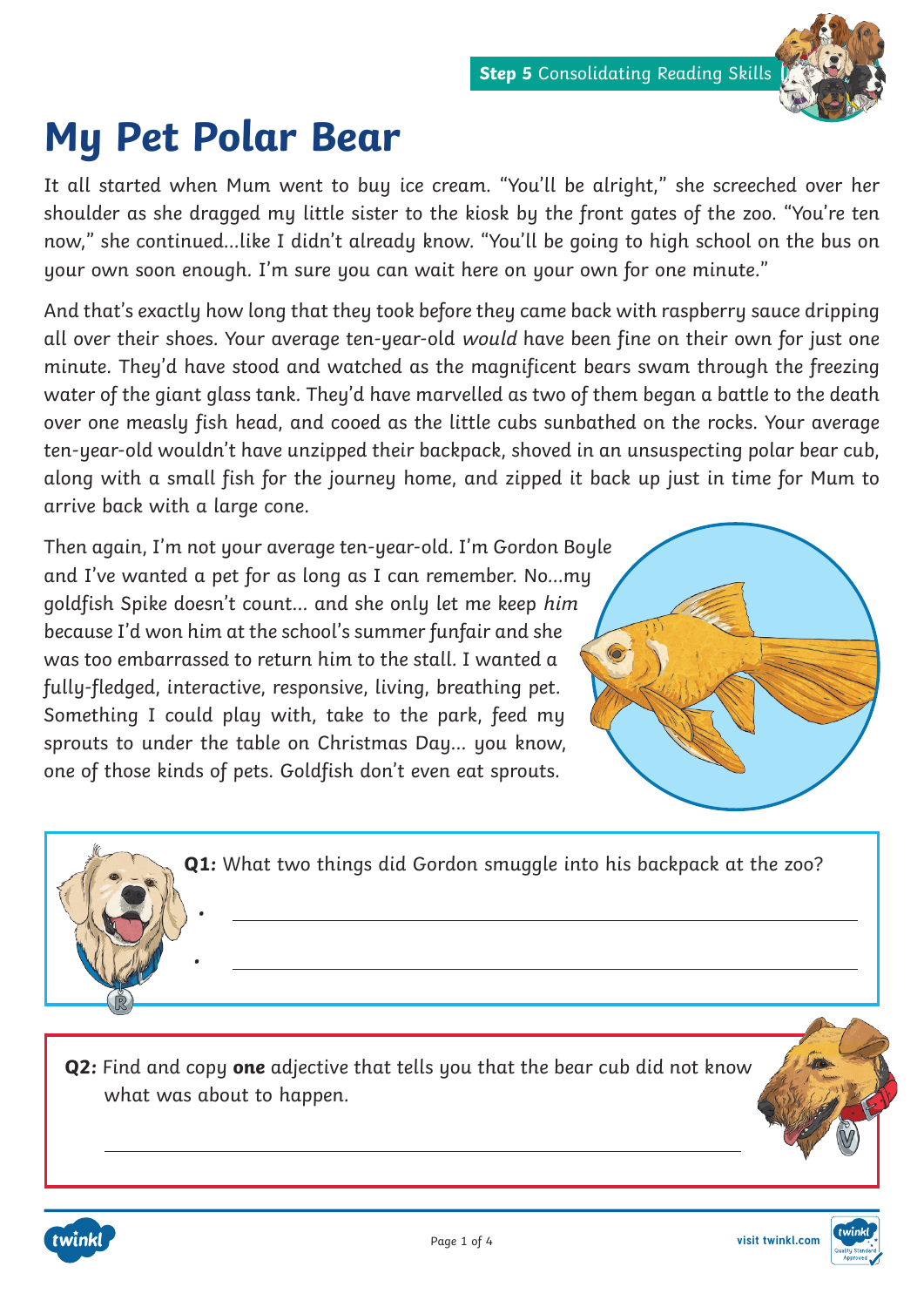**Q3:** Why do you think Gordon was unhappy with a goldfish as a pet? Use evidence from the text to support your answer.



So here we are. I'm now sitting in my bedroom at 20 Whalley Road with a fully-fledged, interactive, responsive, living, breathing polar bear. Not a conventional pet, I'll admit it, but a pet nevertheless.

When you think about it, there isn't really room for a polar bear in your bedroom. Heck, there wasn't really enough room for my vast collection of football cards and yoyos, but when you've smuggled a polar bear home from the local zoo without your parents' consent, you can't exactly give it free reign of the house.

I started off with him in my wardrobe. That lasted about twelve minutes until he started howling – apparently polar bears don't really like the dark. How inconsiderate. Mum nipped in to see what all the fuss was about. I've never made up a lie so quickly in my life – not even when Mrs Riaz caught me trying to finish off a chocolate bar underneath the

table in her science lesson. Thinking fast, I told her that I had a school project to prepare about wolves and I was 'trying to get into character'. She made me do a demonstration. I don't think I'll ever live that one down.

**Q4:** What is the name of Gordon's science teacher? **Q5:** Why do you think that this text is written from Gordon's perspective?



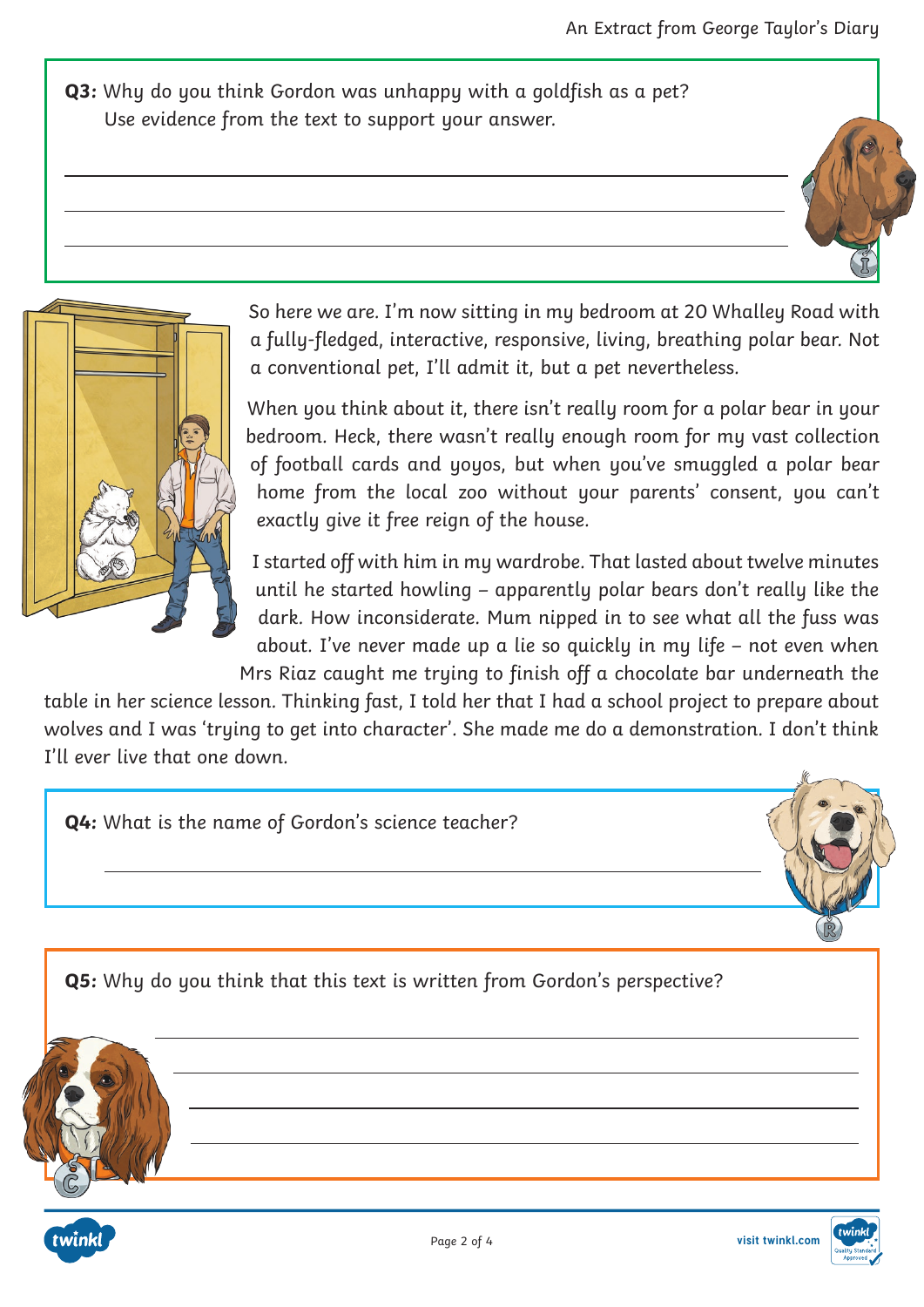

of pet?

After that escapade, I put him under my bed. He seems to like it there. Every now and again, he pokes his nose out of the edge and has a sniff around. He must like the fresh air – I do suppose it's a little stuffy down there between my old exercise books and my stinky football boots. Maybe I should take him outside. I'm not particularly sure how I'll walk him though. You do walk polar bears, right? I mean... can you even get a lead big enough?

This is all Mum's fault. I've been asking for a dog for years. I only really want a dog. If she'd said yes in the first place, I wouldn't be sat here at 4.30pm on a Sunday wondering about a polar bear's exercise regime and how exactly I'll manage to smuggle fish guts into my bedroom without Mum coming in with a can of air freshener. Would fish fingers do instead?

Come to think about it, when Frank grows bigger (oh, by the way, I've decided to name him Frank... as in Frank Lampard), he probably won't fit under my bed anyway. Where will I put him then? In the bath? In the attic? And if I can't smuggle a pack of fish fingers upstairs now, how will I feed him when he's bigger than me and Mum combined?

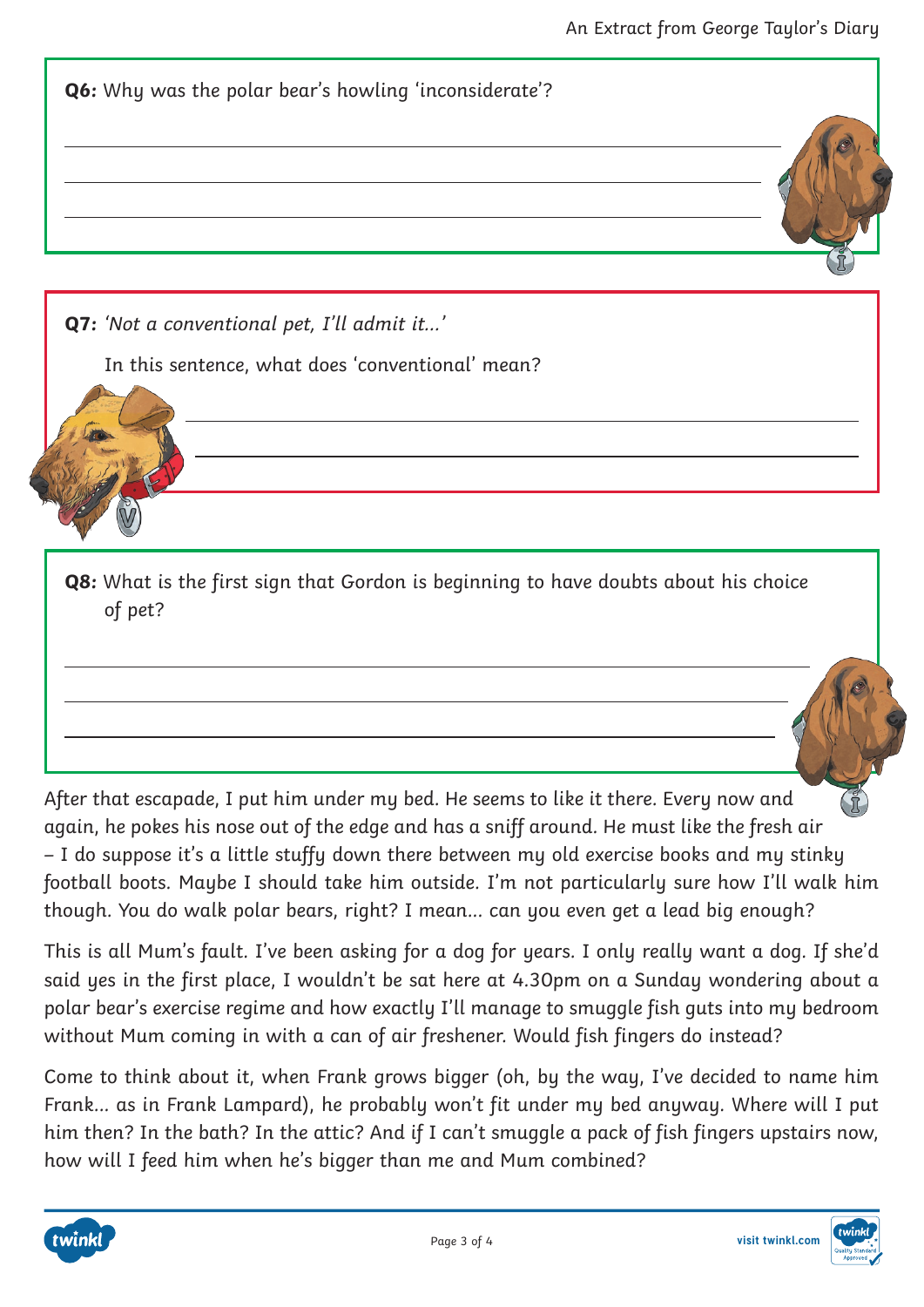Oh, it's no use. If I come clean and admit it now, I might not get in quite as much trouble as when he chews the leg off my desk as a midnight snack. It's bound to happen. Maybe, when we drop Frank back off at the zoo, I can cry and wail so loudly that Mum will do the only thing possible to calm me down... she'll have to take me straight to Pet Palace and buy me the adorable puppy they've had in the window. Perhaps this could work in my favour after all...



**Q12:** Summarise the key points of the story in 20 words or less.

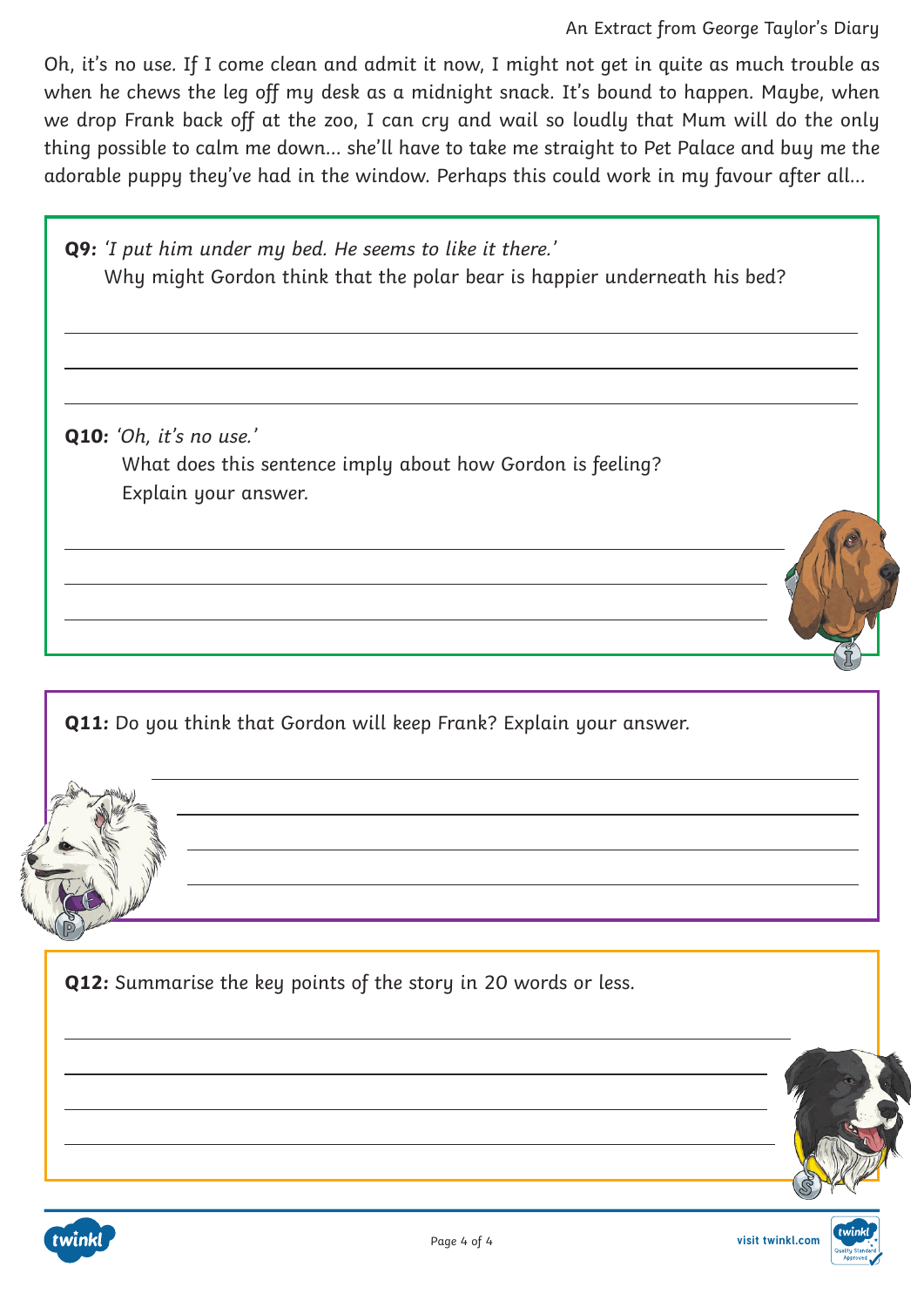

## My Pet Polar Bear **Answers**

**Q1:** What two things did Gordon smuggle into his backpack at the zoo?

## **Accept the following two answers only:**

- **(an unsuspecting) bear cub**
- **a (small) fish**
- **Q2:** Find and copy **one** adjective that tells you that the bear cub did not know what was about to happen.

## **Accept the answer 'unsuspecting' only.**

**Q3:** Why do you think Gordon was unhappy with a goldfish as a pet? Use evidence from the text to support your answer.

**Accept answers which state the Gordon was unhappy with his goldfish because it did not do all of the things he wanted a pet to do, providing that the answer is supported by evidence from the text, such as:**

- **Gordon was unhappy with a goldfish because he said he wanted a pet he could 'take to the park' and you cannot talk a goldfish to the park.**
- **Gordon wanted an 'interactive' and 'responsive' pet and goldfish do not really answer or play with you.**
- **Gordon wanted a pet that would eat his sprouts on Christmas Day and he said that 'Goldfish don't eat sprouts.'**

**Q4:** What is the name of Gordon's science teacher?

**Accept the answer 'Mrs Riaz' only.**

**Q5:** Why do you think that this text is written from Gordon's perspective?

**Accept answers which pertain to Gordon's thoughts, the events happening to Gordon and him having sole knowledge of what had happened, such as:**

- **It is written from Gordon's point of view because only Gordon knows about the polar bear in his bedroom.**
- **It is from Gordon's perspective because this text is all about Gordon's thoughts and only Gordon would be able to write about those.**



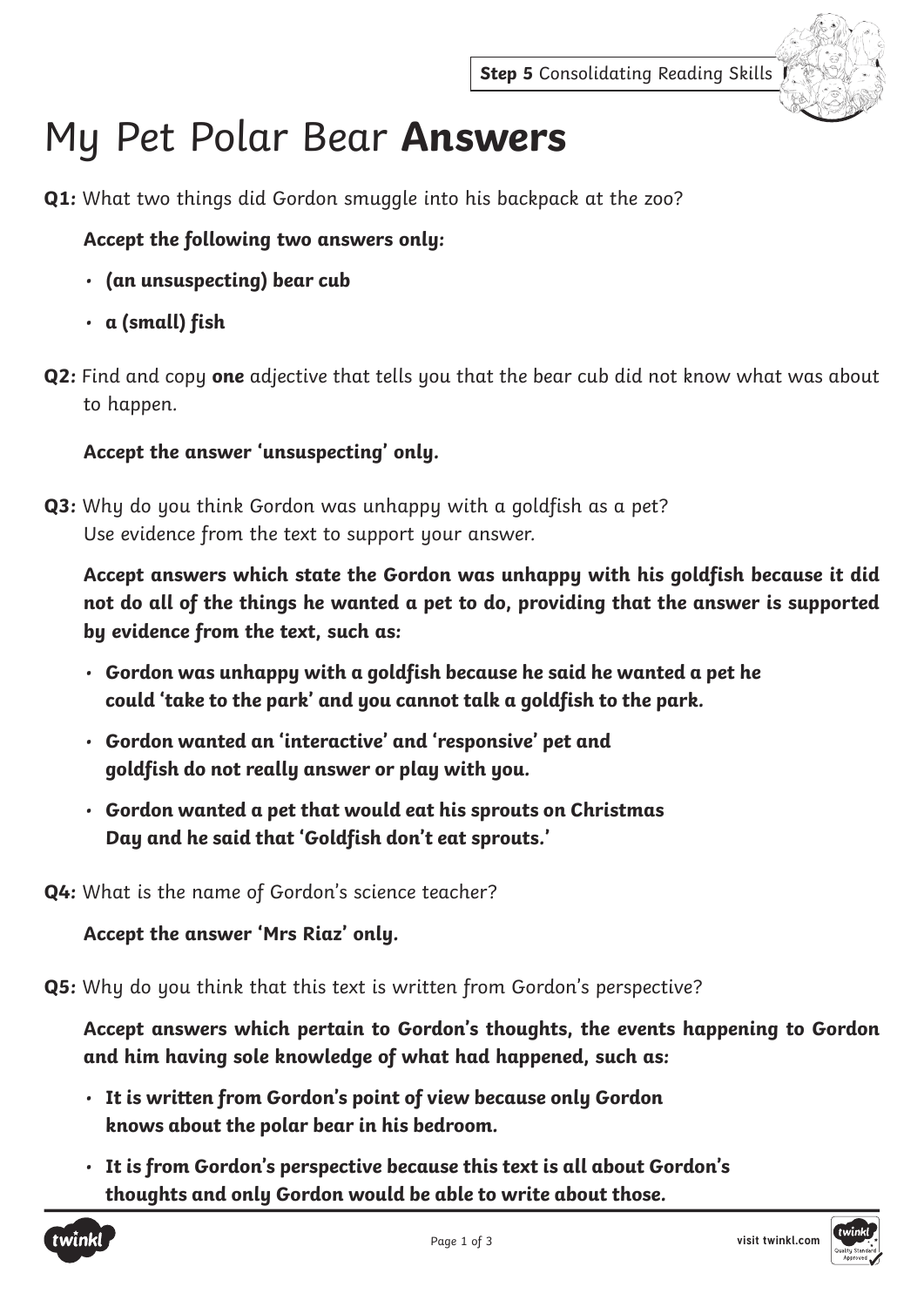**Q6:** Why was the polar bear's howling 'inconsiderate'?

**Accept reasonable answers which discuss that the polar bear's howling ruined Gordon's plan to keep him in the wardrobe, such as:**

- **The howling was inconsiderate because Gordon would now have to find somewhere new to hide the polar bear.**
- **Gordon thought it was inconsiderate because it was loud and would attract his mum's attention – something he did not want.**
- **Q7:** 'Not a conventional pet, I'll admit it...'

In this sentence, what does 'conventional' mean?

**Accept definitions which relate to normal, usual, regular, standard, ordinary, typical or common.**

**Q8:** What is the first sign that Gordon is beginning to have doubts about his choice of pet?

**Accept any answer which explains Gordon beginning to have doubts, from within this section of the text, provided that relevant evidence is given from the text in support, such as:** 

- **Gordon starts to have doubts in the second paragraph of this section when he starts to say it was his mum's fault and he 'only really wants a dog'.**
- **Gordon starts to have doubts when he says 'if I can't smuggle a pack of fish fingers upstairs now, how will I feed him when he's bigger than me and Mum combined?' It shows he is thinking about the fact he won't be able to look after the bear.**

**Q9:** 'I put him under my bed. He seems to like it there.' Why might Gordon think that the polar bear is happier underneath his bed?

**Accept answers which relate to the polar bear's howling earlier in the text and its absence, such as:**

• **Gordon might think the polar bear likes it now because he is not howling like he was when he was in the wardrobe.**